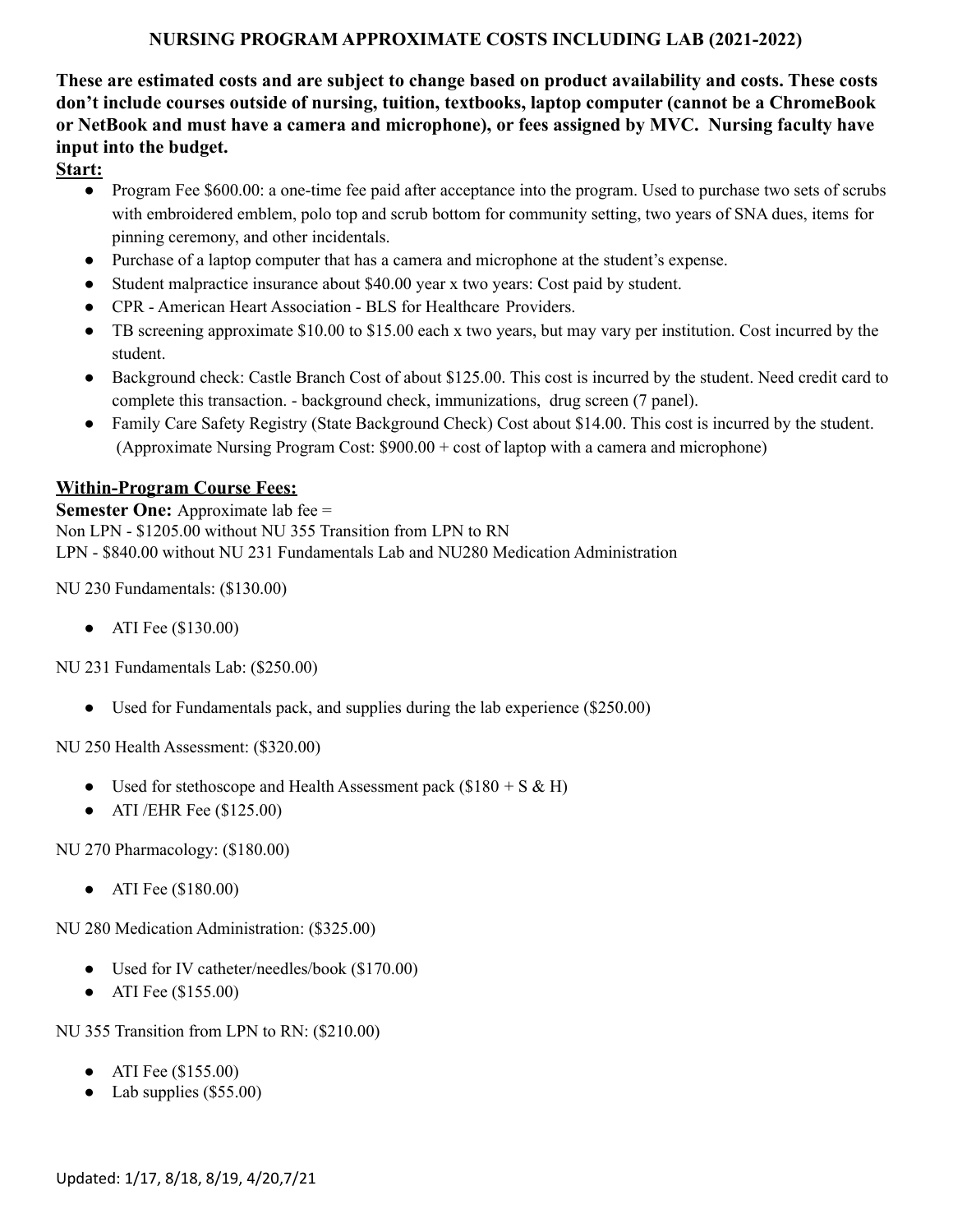**Semester Two:** Approximate lab fee = Non LPN - \$685.00 LPN - \$640.00 without NU 312 Mental Health Clinical

NU 310 Mental Health (\$240.00)

• ATI/EHR Fee  $(\$240.00)$ 

NU 312 Mental Health Clinical (\$45.00)

- Simulations (\$10.00)
- Calm Training (\$35.00)

NU 320 Adult Health I (\$300.00)

● ATI Fee (\$300.00)

NU 322 Adult Health Clinical (\$100.00)

• Simulations(\$100.00)

**Semester Three:** Approximate lab fee =

Non LPN - \$680.00 LPN- \$625.00 without NU 332 Pediatric Health Clinical, NU 342 Obstetric Health Clinical, and NU 352 Community Health Clinical

NU 332 Pediatric Health Clinical (\$25.00)

• Simulations (\$25.00)

NU 340 Nursing & Families (\$185.00)

● ATI Fee (\$185.00)

NU 342 Obstetric Health Clinical (\$25.00)

• Simulations (\$25.00)

NU 350 Community Health (\$155.00)

• ATI/EHR Fee  $(\$155.00)$ 

NU 352 Community Health Clinical (\$5.00)

• Simulations (\$5.00)

NU 450 Adult Health II (\$210.00)

● ATI Fee (\$210.00)

NU 452 Adult Health II Clinical (\$75.00)

• Simulations (\$75.00)